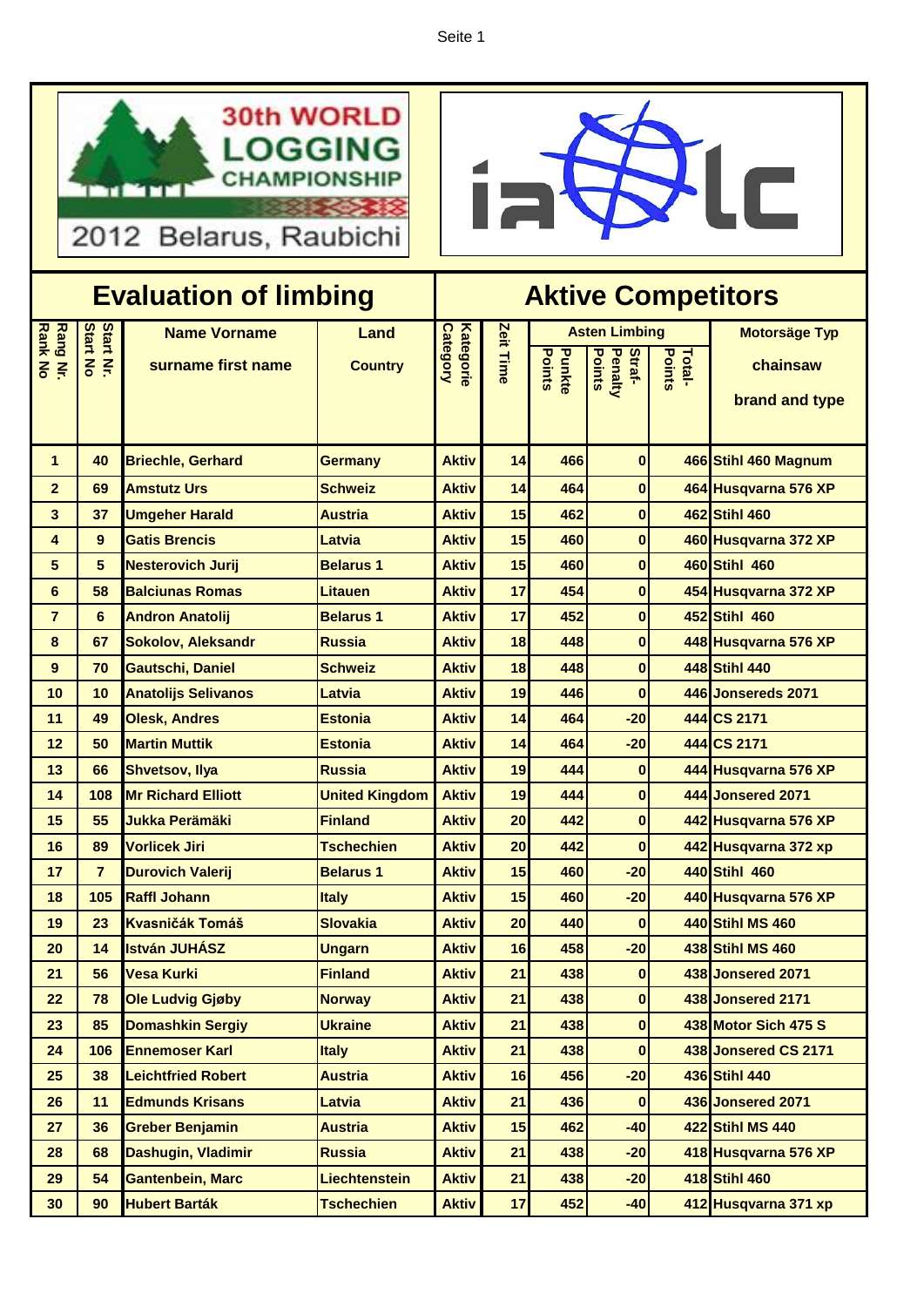| <b>Evaluation of limbing</b> |                              |                              |                       | <b>Aktive Competitors</b>           |           |                         |                             |                  |                            |
|------------------------------|------------------------------|------------------------------|-----------------------|-------------------------------------|-----------|-------------------------|-----------------------------|------------------|----------------------------|
|                              |                              | <b>Name Vorname</b>          | Land                  |                                     |           | <b>Asten Limbing</b>    |                             |                  | <b>Motorsäge Typ</b>       |
| <b>Rank No</b><br>Rang Nr.   | <b>Start Nr.</b><br>Start No | surname first name           | <b>Country</b>        | <b>Category</b><br><b>Kategorie</b> | Zeit Time | <b>Points</b><br>Punkte | Points<br>Penalty<br>Straf- | Total-<br>Points | chainsaw                   |
|                              |                              |                              |                       |                                     |           |                         |                             |                  | brand and type             |
| 31                           | 46                           | <b>Meijer, Martijn</b>       | <b>Netherlands</b>    | <b>Aktiv</b>                        | 22        | 432                     | $-20$                       |                  | 412 Stihl 460              |
| 32                           | 42                           | <b>Schmidt, Dirk</b>         | <b>Germany</b>        | <b>Aktiv</b>                        | 23        | 430                     | $-20$                       |                  | 410 Stihl 460 Magnum       |
| 33                           | 41                           | <b>Trabert, Marco</b>        | <b>Germany</b>        | <b>Aktiv</b>                        | 13        | 468                     | $-60$                       |                  | 408 Stihl 460 Magnum       |
| 34                           | 22                           | <b>Kukuc Jaroslav</b>        | <b>Slovakia</b>       | <b>Aktiv</b>                        | 18        | 448                     | $-40$                       |                  | <b>408 Stihl MS 460</b>    |
| 35                           | 48                           | <b>Sulev Tooming</b>         | <b>Estonia</b>        | <b>Aktiv</b>                        | 18        | 448                     | $-40$                       |                  | 408 Stihl 046              |
| 36                           | 77                           | Ole Harald L. Kveseth        | <b>Norway</b>         | <b>Aktiv</b>                        | 18        | 448                     | $-40$                       |                  | 408 Stihl MS 460           |
| 37                           | 62                           | <b>Wagner, Claude</b>        | <b>Luxembourg</b>     | <b>Aktiv</b>                        | 28        | 408                     | $\bf{0}$                    |                  | 408 Husqvarna 372 xp       |
| 38                           | 71                           | <b>Illien, Arno</b>          | <b>Schweiz</b>        | <b>Aktiv</b>                        | 19        | 446                     | $-40$                       |                  | 406 Husqvarna 372          |
| 39                           | 15                           | <b>Róbert Rittlinger</b>     | <b>Ungarn</b>         | <b>Aktiv</b>                        | 24        | 426                     | $-20$                       |                  | 406 Stihl MS 460           |
| 40                           | 109                          | <b>Peter Fox</b>             | <b>United Kingdom</b> | <b>Aktiv</b>                        | 24        | 426                     | $-20$                       |                  | 406 Stihl 460 F1           |
| 41                           | 104                          | <b>Biemmi Massimiliano</b>   | <b>Italy</b>          | <b>Aktiv</b>                        | 15        | 462                     | $-60$                       |                  | 402 Husqvarna 576 XP       |
| 42                           | 53                           | <b>Gstöhl, Sigmund</b>       | <b>Liechtenstein</b>  | <b>Aktiv</b>                        | 20        | 442                     | $-40$                       |                  | 402 Jonsered 2171          |
| 43                           | 44                           | <b>Essenstam, Arian</b>      | <b>Netherlands</b>    | <b>Aktiv</b>                        | 17        | 452                     | $-60$                       |                  | 392 Husqvarna 576 XP       |
| 44                           | 83                           | <b>Dauphin David</b>         | <b>France</b>         | <b>Aktiv</b>                        | 22        | 432                     | $-40$                       |                  | 392 Stihl 440              |
| 45                           | 93                           | <b>Cuk Robert</b>            | <b>Slovenia</b>       | <b>Aktiv</b>                        | 18        | 450                     | -60                         |                  | 390 Husqvarna 576XP        |
| 46                           | 52                           | <b>Eggenberger, Martin</b>   | <b>Liechtenstein</b>  | <b>Aktiv</b>                        | 18        | 448                     | $-60$                       |                  | 388 Stihl 460              |
| 47                           | 64                           | <b>Kreins, Andre</b>         | <b>Luxembourg</b>     | <b>Aktiv</b>                        | 23        | 428                     | $-40$                       |                  | 388 Stihl 460              |
| 48                           | 45                           | Kampen van, John             | <b>Netherlands</b>    | <b>Aktiv</b>                        | 19        | 446                     | $-60$                       |                  | 386 Stihl MS 460           |
| 49                           | 57                           | <b>Jarmo Laatikainen</b>     | <b>Finland</b>        | <b>Aktiv</b>                        | 19        | 446                     | -60                         |                  | 386 Husqvarna 576 XP       |
| 50                           | 74                           | <b>Goran Bojanić</b>         | <b>Serbia</b>         | <b>Aktiv</b>                        | 29        | 406                     | $-20$                       |                  | 386 STIHL 460 Mag          |
| 51                           | 95                           | <b>Kobe Boštjan</b>          | <b>Slovenia</b>       | <b>Aktiv</b>                        | 19        | 444                     | $-60$                       |                  | 384 Husqvarna 376          |
| 52                           | 91                           | <b>Herzog Jiři</b>           | <b>Tschechien</b>     | <b>Aktiv</b>                        | 25        | 420                     | $-40$                       |                  | 380 Dolmar PS7900          |
| 53                           | 13                           | László BAKÓ                  | <b>Ungarn</b>         | <b>Aktiv</b>                        | 21        | 438                     | $-60$                       |                  | 378 Stihl MS 460           |
| 54                           | 81                           | Petitqueux Jean M.           | <b>France</b>         | <b>Aktiv</b>                        | 21        | 436                     | $-60$                       |                  | 376 Husqvarna 576 XP       |
| 55                           | 60                           | <b>Karpavicius Gintaras</b>  | <b>Litauen</b>        | <b>Aktiv</b>                        | 22        | 432                     | $-60$                       |                  | 372 Husqvarna 576 XP       |
| 56                           | 17                           | <b>Jacek Stochnialek</b>     | <b>Poland</b>         | <b>Aktiv</b>                        | 23        | 430                     | $-60$                       |                  | 370 Dolmar PS7900 HS       |
| 57                           | 86                           | <b>Kukhta Volodymyr</b>      | <b>Ukraine</b>        | <b>Aktiv</b>                        | 23        | 430                     | $-60$                       |                  | 370 Husqvarna 576 xp       |
| 58                           | 63                           | <b>Speidel, Kim</b>          | <b>Luxembourg</b>     | <b>Aktiv</b>                        | 24        | 426                     | $-60$                       |                  | 366 Stihl 460              |
| 59                           | 26                           | <b>Gerard David</b>          | <b>Belgium</b>        | <b>Aktiv</b>                        | 29        | 404                     | $-40$                       |                  | 364 Stihl 660              |
| 60                           | 59                           | <b>Penkaitis Povilas</b>     | <b>Litauen</b>        | <b>Aktiv</b>                        | 21        | 438                     | $-80$                       |                  | 358 Husqvarna 372 XP       |
| 61                           | 94                           | <b>Gnus Ivan</b>             | <b>Slovenia</b>       | <b>Aktiv</b>                        | 26        | 416                     | $-60$                       |                  | 356 Stihl 460 Magnum       |
| 62                           | 82                           | <b>Capaross Yohann</b>       | <b>France</b>         | <b>Aktiv</b>                        | 17        | 454                     | $-100$                      |                  | 354 Husqvarna 575          |
| 63                           | 102                          | <b>Maeda, Tomohiro</b>       | <b>Japan</b>          | <b>Aktiv</b>                        | 22        | 434                     | $-80$                       |                  | 354 Husqvarna 576 XP       |
| 64                           | 25                           | <b>Lambregts Francois</b>    | <b>Belgium</b>        | <b>Aktiv</b>                        | 28        | 410                     | $-60$                       |                  | 350 Husqyarna 376XP        |
| 65                           | 97                           | <b>Miquel Casas Lopez</b>    | <b>Spain</b>          | <b>Aktiv</b>                        | 33        | 390                     | $-40$                       |                  | 350 Jonsered CS 2171       |
| 66                           | 19                           | <b>Szala Roman</b>           | <b>Poland</b>         | <b>Aktiv</b>                        | 18        | 448                     | $-100$                      |                  | <b>348 Makita DCS 7901</b> |
| 67                           | 99                           | <b>Agustí Malsió Jimenez</b> | <b>Spain</b>          | <b>Aktiv</b>                        | 40        | 362                     | $-20$                       |                  | 342 Jonsered CS 2171       |
| 68                           | 29                           | Varga Siniša                 | <b>Croatia</b>        | <b>Aktiv</b>                        | 20        | 440                     | $-100$                      |                  | <b>340 Stihl MS 460</b>    |
| 69                           | 27                           | Maes, Jan                    | <b>Belgium</b>        | <b>Aktiv</b>                        | 30        | 400                     | $-60$                       |                  | 340 Husqvarna 372 sp       |